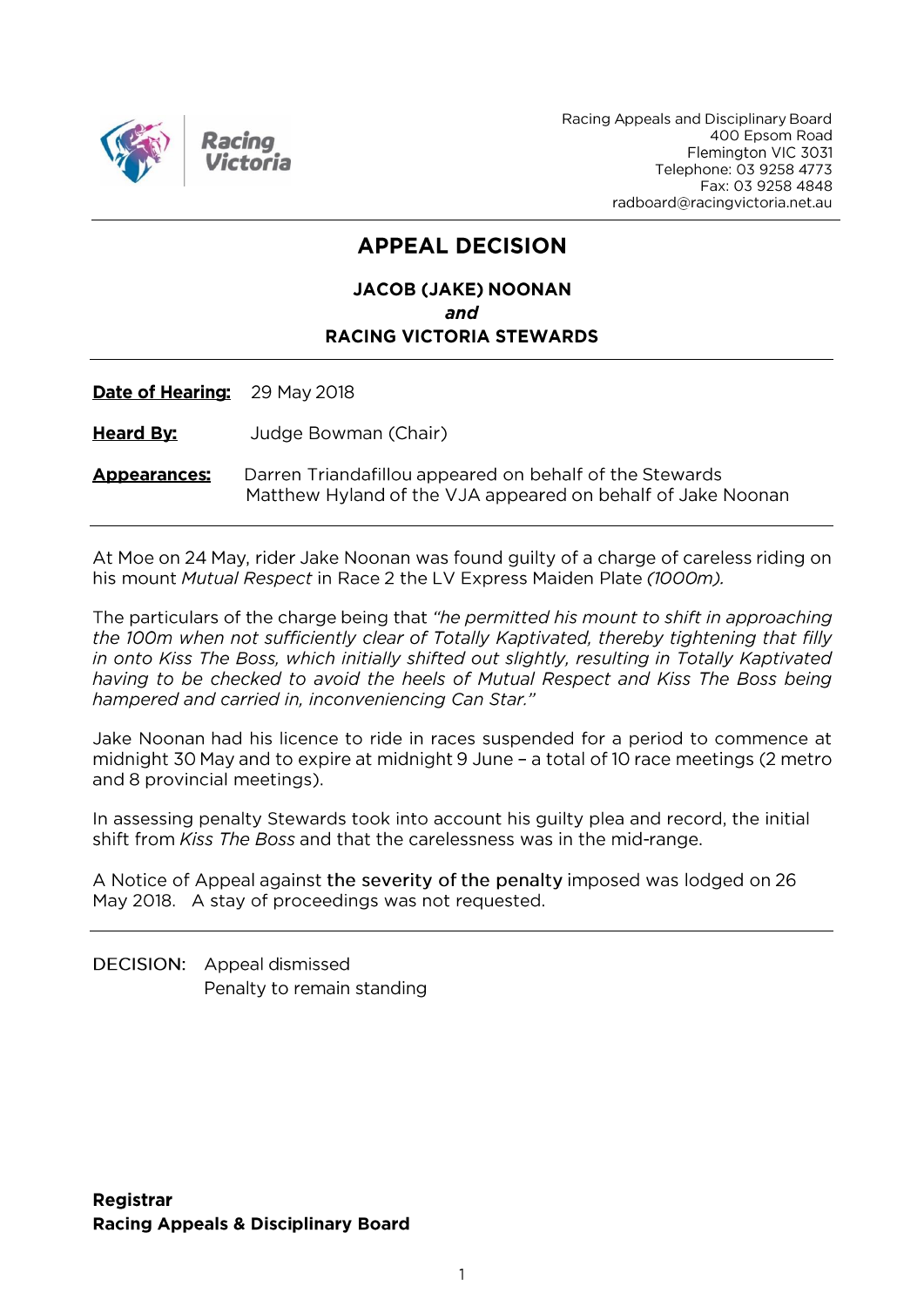# **TRANSCRIPT OF PROCEEDINGS**

#### **RACING APPEALS AND DISCIPLINARY BOARD**

\_\_\_\_\_\_\_\_\_\_\_\_\_\_\_\_\_\_\_\_\_\_\_\_\_\_\_\_\_\_\_\_\_\_\_\_\_\_\_\_\_\_\_\_\_\_\_\_\_\_\_\_\_\_\_\_\_\_\_\_\_\_\_

**HIS HONOUR JUDGE J. BOWMAN, Chairman**

**EXTRACT OF PROCEEDINGS**

**DECISION**

**JAKE NOONAN**

**and** 

### **RACING VICTORIA STEWARDS**

#### **RACING VICTORIA CENTRE, FLEMINGTON**

#### **TUESDAY, 29 MAY 2018**

MR D. TRIANDAFILLOU appeared on behalf of the RVL Stewards

MR M. HYLAND of the VJA appeared on behalf of Mr J. Noonan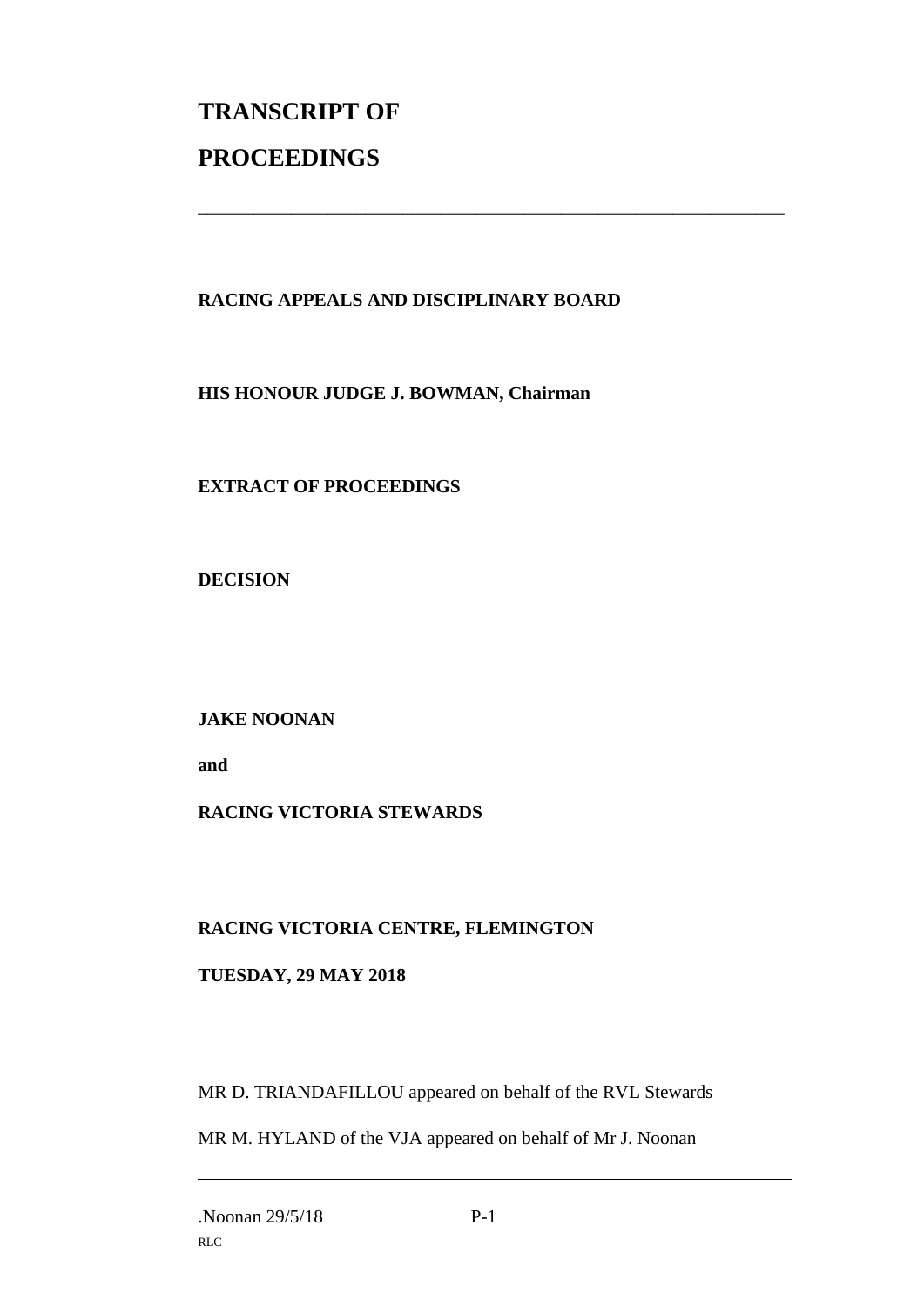CHAIRMAN: Mr Jake Noonan, you have been charged with careless riding in that in race 2 over 1000 metres at Moe on 24 May last, approaching the 100-metre mark, you permitted your mount, Mutual Respect, to shift in when not sufficiently clear of Totally Kaptivated, ridden by Damien Oliver. That filly was tightened onto Kiss The Boss, ridden by Jye McNeil, which had initially shifted out slightly in the opinion of the Stewards. Totally Kaptivated had to be checked to avoid your horse's heels, Kiss The Boss was hampered, and Can Star, ridden by Clayton Douglas, inconvenienced.

You pleaded guilty to the charge of careless riding from the outset. The Stewards suspended you for 10 meetings, taking into account your plea of guilty, your record, that there had been slight contribution by a shift from the inside and the fact that they placed the level of interference in the mid-range. You have appealed against the size of the penalty only.

I have viewed the video coverage of the incident which was tendered and in fact looked at it several times whilst considering this decision. I have probably now seen the head-on video about half a dozen times. The interference to Damien Oliver's mount was clearly the most severe. Jye McNeil would have had to straighten his mount away from Oliver's mount in any event and was probably in the process of so doing. The interference to Clayton Douglas was not great. In other words, I do not regard the interference to Kiss The Boss and Can Star of being of great significance.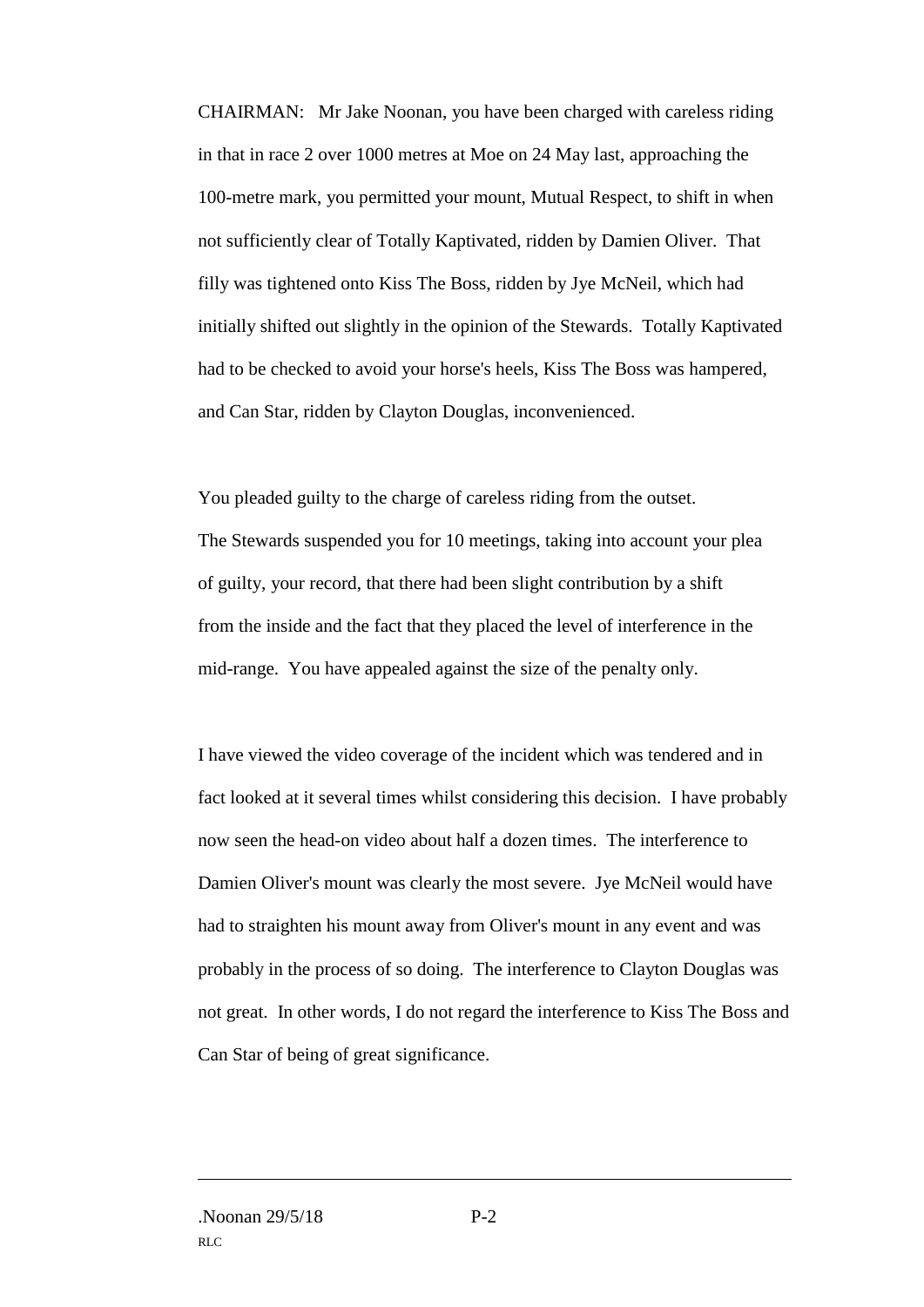The interference to Damien Oliver's mount, Totally Kaptivated, is a different matter. It was very noticeable and I agree with Mr Triandafillou that it was potentially dangerous. The interference occurred as you were going for the whip, which you then used. Your horse was a first starter and may have been a bit green. In any event, it shifted in quite noticeably and clearly took Damien Oliver's running. You continued to use the whip and your horse won clearly. Oliver's horse was noticeably interfered with and ran third. I doubt that it could have challenged you strongly in any event as it was under pressure and ultimately beaten by three lengths.

The only real issue is the contribution of Jye McNeil's mount. Certainly it was running about a bit in the straight. It moved out towards Oliver's mount. It was straightened away from that horse, leaving a clear run between it and you, which run Oliver was fully entitled to take. It, being Jye McNeil's mount, then moved out again, contacting Oliver's horse. In the meantime, you crossed quite significantly from outside Oliver and, in my opinion, were by far the major contributor to the interference to Totally Kaptivated.

In my view, the interference was significant and potentially dangerous. Like the Stewards, I have taken into account your guilty plea. Your record is of three previous suspensions for careless riding this racing year which, for a busy and very capable jockey such as yourself is, as Mr Triandafillou put it, a neutral record, not brilliant but not too bad.